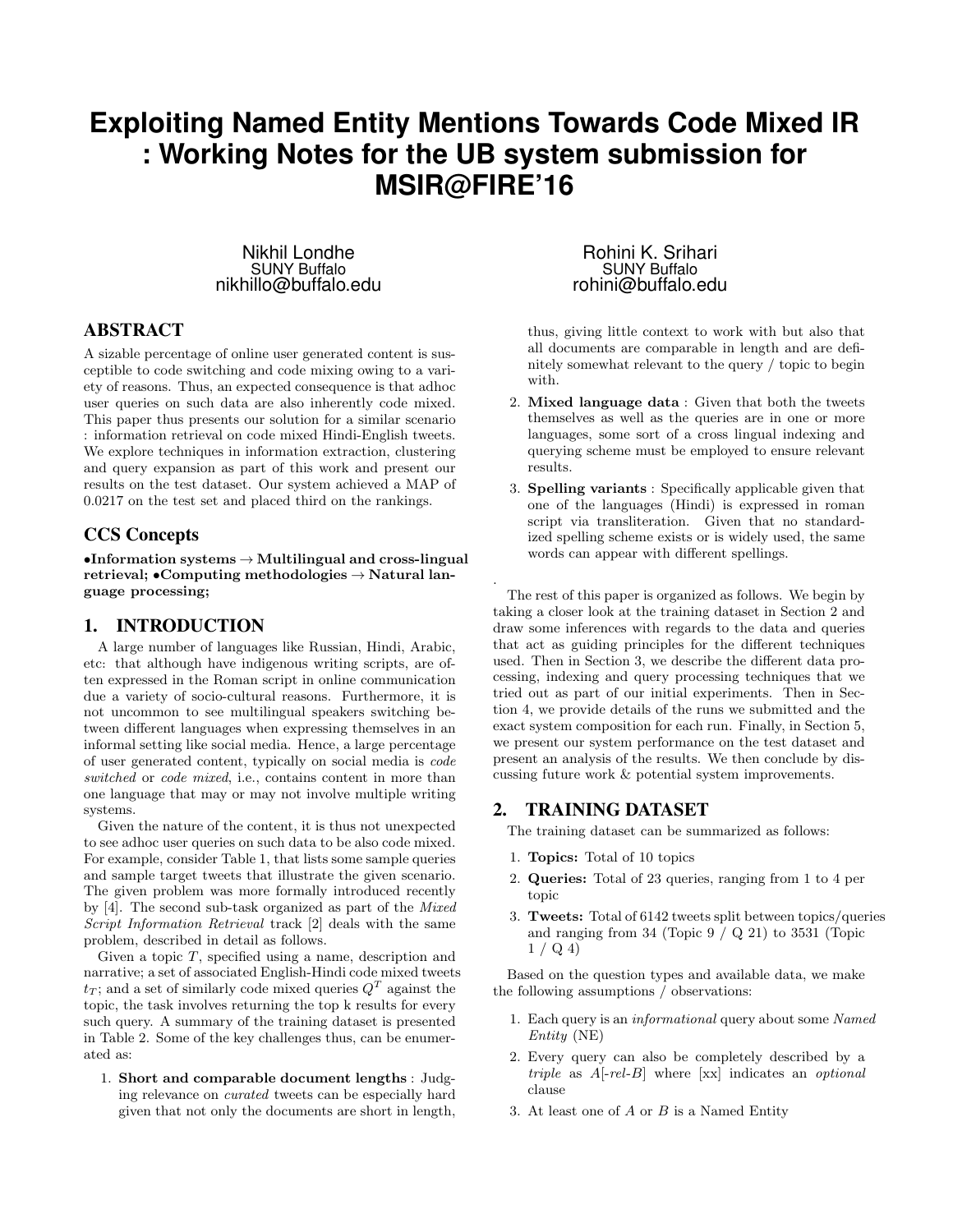| S.no | Sample Query        | Example Tweets                                                                    |
|------|---------------------|-----------------------------------------------------------------------------------|
|      | delhi me election   | - rohit sharma ko dilli ka chunav ladwao !! newsmaker of the day                  |
|      | india ki haar       | #aapkasting thanks india ki haar ka dukh bhula diya tum logo ne                   |
|      | nirbhavaa ka rapist | asharam bapu ka kehna hai mujhe nabalig samajhkar hi chod do . #nirbhayarapistout |

Table 1: Code Mixed Tweets and Queries

| Topic Num               | Num Tweets       | Vocabulary | % OOV |
|-------------------------|------------------|------------|-------|
|                         | 3894             | 12548      | 66.87 |
| $\overline{2}$          | 582              | 3356       | 60.58 |
| 3                       | 82               | 690        | 60.86 |
| 4                       | 54               | 483        | 56.78 |
| $\overline{5}$          | $\overline{410}$ | 2556       | 67.03 |
| 6                       | 532              | 2641       | 59.59 |
| 7                       | 51               | 487        | 66.15 |
| $\overline{\mathbf{x}}$ | 104              | 901        | 62.55 |
| 9                       | 32               | 307        | 55.17 |
| 10                      | 425              | 1900       | 57.65 |

Table 2: Training Dataset summary

- 4. When not a NE, A or B, are most likely a noun
- 5. NEs would usually be represented by a fixed number of variants
- 6. Nouns on the other hand, could be represented by any number of synonyms that could be drawn from both languages (chunaav versus election for example)
- 7. The ordering of the clause (Noun-rel-NE versus NErel-Noun) is dependent on the underlying language (chunaav in delhi versus dilli mein election)

Apart from the training dataset, no relevance judgments were provided, binary or nuanced. The narrative with each topic provided some insight into what was considered relevant and non-relevant, but there were no clues to differentiate between two tweets given they both referenced the same number of query tokens. Thus, we need to derive some notion of aboutness or information content of each tweet to determine relevance. Thus, a possible search strategy can be formulated as:

- 1. Determine NE or NEs within the query and the tweets - this could be a fixed list or processed from Wikipedia or other Knowledge Bases (KBs)
- 2. Find tweets that match as many tokens or as much of the remaining query as possible
- 3. Find some proxy for tweet aboutness and use it to determine relevance

Using these three guiding principles, we now present the different techniques we tried out and how they contributed to our final system run.

### 3. INDEXING EXPERIMENTS

In this section, we describe the different experiments we conducted and the various system components that comprise our final runs.

### 3.1 Apache Solr

We used Apache Solr - an open source, scalable text search engine written in Java and built over Apache Lucene as the back-end for our system. It is fairly straightforward to index any sort of data in Solr after defining a schema. We present

```
Cricket World Cup 2015
World Cup
International Cricket Council
ICC
Australia
New Zealand
India
National Herald Scam/true
Subramanian Swamy/true
Sonia Gandhi/true
Rahul Gandhi/true
Congress
Congress Party
Prime Minister
Narendra Modi/true
```
Figure 1: Examples of extracted NEs

our full schema definition in Table 3. Thus, apart from the data already provided, we augment it using two fields : NE (see Section 3.2) and *cluster\_id* (see Section 3.3).

### 3.2 NE tagger

We implemented the NE tagger in two parts : (a) a regex based extractor that generates a list of known NEs and (b) a simple string matching based tagger that are explained as follows. For the NE extractor, we used the topic description files and automatically extracted longest possible sequence of tokens wherein the sequence is delineated by a token that begins with a capital letter. We then sorted the list extracted as thus and eliminated duplicates and subsequences. However, for every sub-sequence that we eliminated, we tagged the parent entity as being capable of being present as a sub-string. For example, the entity Narendra Modi could be present as a whole or as individual tokens namely Narendra or Modi. At the end of this step, we had thus generated a list of NEs (of interest at least) and a boolean flag indicating sub-sequence occurrence. A snapshot of the extracted lists from the training dataset is shown in Figure 1.

The actual tagger followed a similar philosophy where we started with the above list and tagged each tweet as follows. We simply created a mapping from token to entity, wherein the token was either defined as the full entity or any of its sub-tokens if it could be present partially. For example, in the above case, for Narendra Modi, we created two mappings as Narendra → Narendra Modi and Modi → Narendra Modi. For each tweet, we then performed a look-up and added the matching NE to the index if a match was found. Further, we also added a Solr plugin for the modified Levenshtein distance [7] to match NEs with spelling variants occurring due to transliteration across the two languages.

### 3.3 Clustering

Finally, we attempted to mine cross-lingual equivalents and spelling variants for different words. Much akin to the work of query expansion by [5], we first explored the usage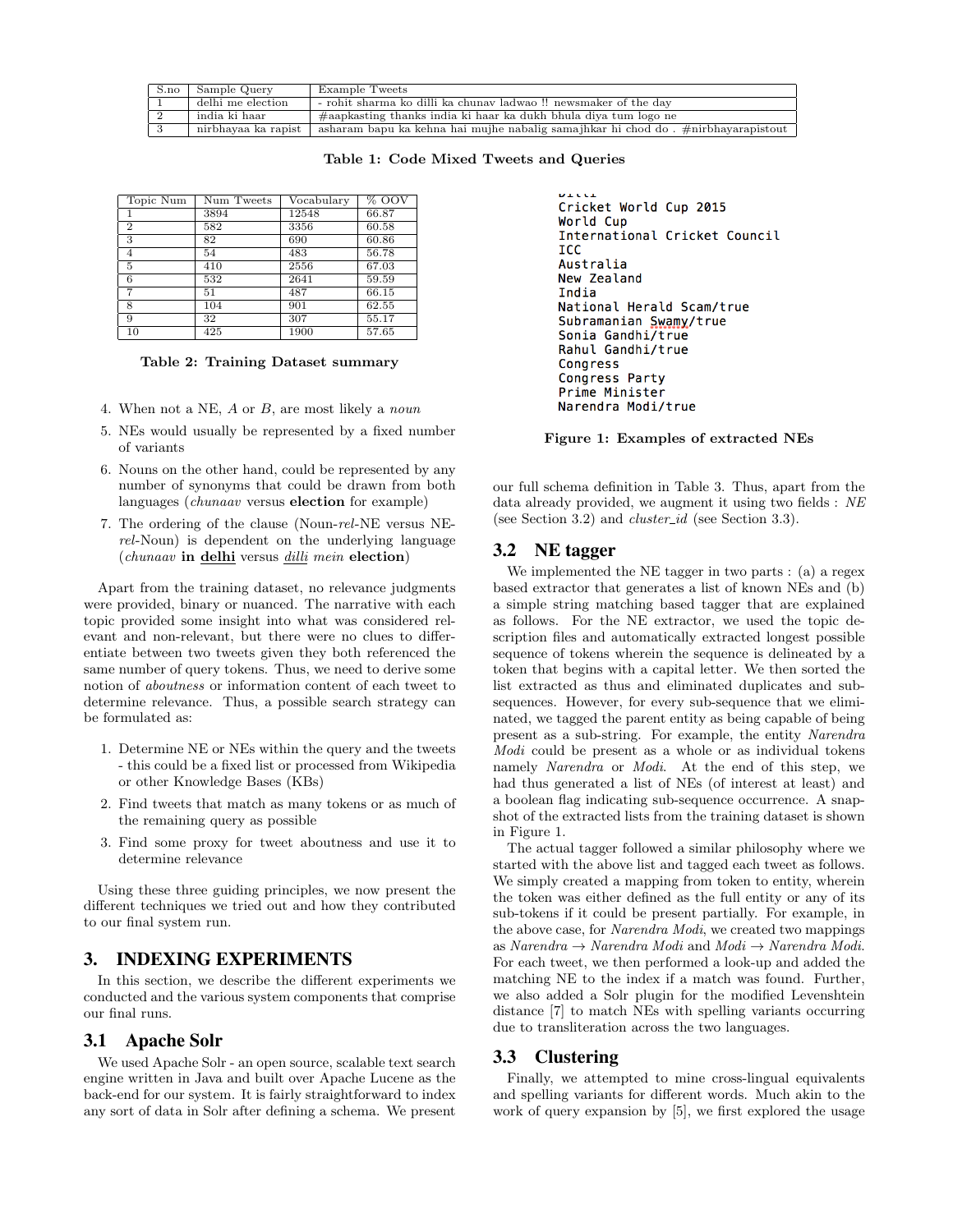|                | S.no | Field name | Type    | Description                                                              |
|----------------|------|------------|---------|--------------------------------------------------------------------------|
|                |      | id         | String  | Unique identifier for each tweet, UUID generated from raw text           |
| $\overline{2}$ |      | text       | Text    | Raw text for the tweet, stored after tokenization and minimal processing |
| - 3            |      | qnum       | Integer | Query Number                                                             |
| $\overline{4}$ |      | topicid    | Integer | Topic Number                                                             |
|                |      | NE.        | Text    | List of Named Entities referenced within this tweet                      |
| -6             |      | cluster_id | Integer | Union of cluster ids for all constituent tokens within the tweet         |

Table 3: Solr Schema definition



Figure 2: Examples of generated synonyms

of Brown Clustering [3], a hierarchical clustering algorithm that exploits word distributional similarities. We used the freely available python implementation [6] and tested with a few cluster sizes. We found a value of 100 to be a reasonable balance between unrelated words (10-50) to fragmented clusters (500-1000). We also found that for the given setting, words with similar spellings (e.g. *jaise, jaisey, jaisay*) or inflectional variants (e.g. ka, ke, ko, etc.) were assigned to the same cluster. As an unintended side-effect however, the clustering also assigned similarly spelled English words with the same POS labels (i.e. verbs like cooking, cooling etc) to the same cluster.

Thus, we automatically generated a synonym list using the above results using a two step process. First, we removed all words that were found in a standard English dictionary. This was done to remove any false positives. Secondly, we deemed a set of words to be equivalents if their edit distance was less than a pre-determined threshold of three. The said threshold was manually determined by trial and error over a small test set. All such matching pairs thus generated were then combined into a single synonym file as partially shown in Figure 2.

Having described the individual components that comprise our system, we now turn our attention to presenting the overall system in the following section.

#### 4. SYSTEM DESCRIPTION

The basic system architecture is shown in Figure 3. It includes the following components as introduced earlier: Solr (and its associated index), Query Processor (that includes NE tagger) and the extracted synonyms. Two additional inputs are (a) the search configuration that defines the dif-



Figure 3: System Diagram

ferent weights, choice of scoring mechanism etc: and (b) the topic narrative files that are additionally ingested as described below. Note that the diagram shows three different configurations, additive in nature for each of the three runs submitted.

Before we describe the three runs, we present some additional details on the query processor and Solr configuration. In continuation with the schema as presented in Table 3, given: - Query  $Q$  of n tokens as  $q_1, q_2, \ldots, q_n$  - Predetermined query weights  $W_f = w_1, w_2, \dots, w_k$  for fields  $f_1, f_2, \ldots, f_k$  as stored within the configuration

The processor then partitions or generates field level parses of the query as  $Q_f = q_1^f, q_2^f, \dots, q_k^f$  and passes the final query to Solr as  $Q_f \cdot W_f$ .

Secondly, as mentioned in Section 1, we also needed to figure out some notion of relevance. Given the lack of any additional information, we chose a simple voting based scheme. Solr supports a variety of different ranking models and thus, we configured four distinct Solr instances each with a different relevance scheme as enumerated below:

- 1. Lucene Similarity: This is an implementation of the **Classic tf-idf similarity that uses**  $\sqrt{tf}$  and  $1+log(\frac{df}{N+1})$ as normalization factors
- 2. Okapi similarity: A probabilistic relevance model as introduced by [8]
- 3. Language model: Uses Jelinek-Mercer smoothing on a language model as proposed by [9]
- 4. DFR similarity: The Divergence From Randomness models as suggested by [1]. We used the Inverse Expected document frequency (I(ne)) model with Laplacian smoothing and Zipfian normalization in our experiments.

For the first three models, we used the default settings and for DFR, we manually experimented with a few queries and returned results to settle on the selected model. For a given query, the system executes it in parallel on the four